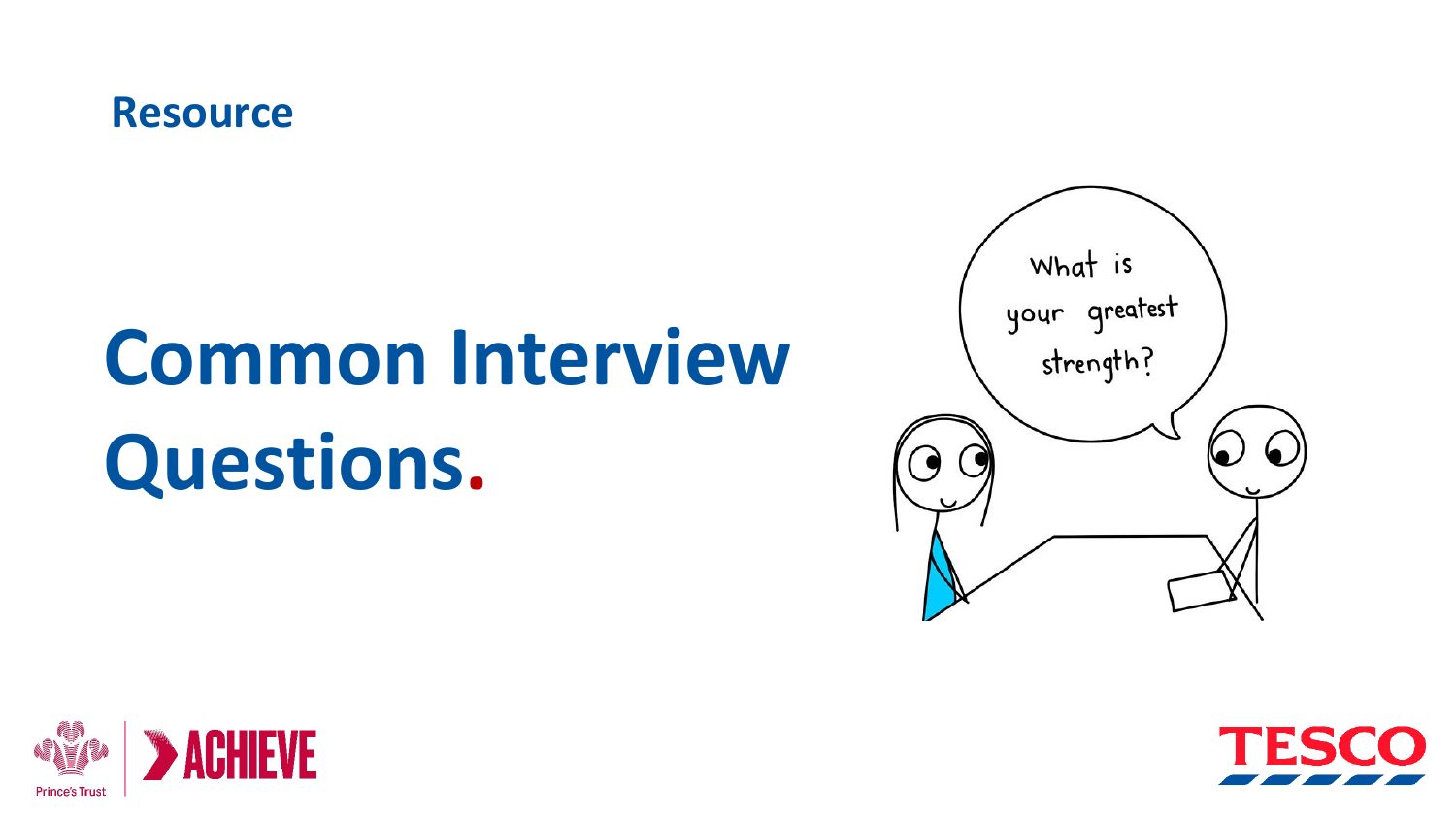### **Tell Me About Yourself.**

How you respond to this question can set the tone for the rest of the interview. You want to tell a great story about yourself that you can share in **no more than two minutes**. In your response, you can do the following:

**1. Mention past / project experiences and proven successes as they relate to the position.**

**2. Consider how your current studies / experience relate to the job you're applying for.**

**3. Highlight your personality to break the ice. -** Since the "Tell me about yourself" interview question is about getting to know you, it's a good idea to share your personality with your interviewer. **Do:** Mention hobbies that demonstrate intellectual development and/or community engagement (e.g., reading, music, sports league, volunteering) or those that showcase personal discipline and achievement (e.g., learning a new skill, training for a halfmarathon). Don't: Go into personal detail



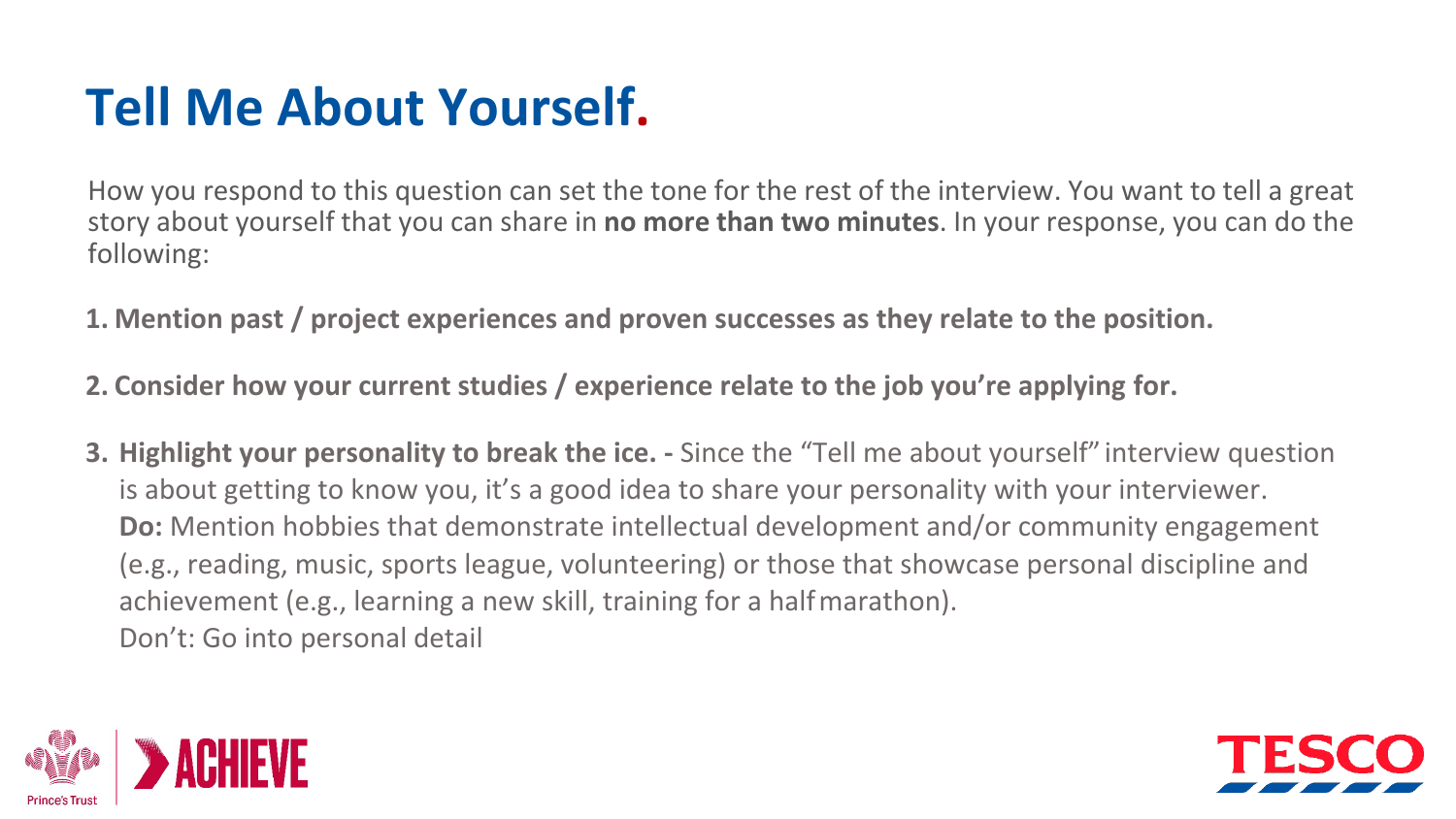### **What Do You Know About Us? / Why Do You Want to Work for Us?**



**Companies prefer candidates who want to work for them, so they look for candidates who have done their research. Places you can research a company:** 

- LinkedIn
- Google
- Company Page
- Industry publications
- Company Blog
- Instagram
- Facebook
- Twitter



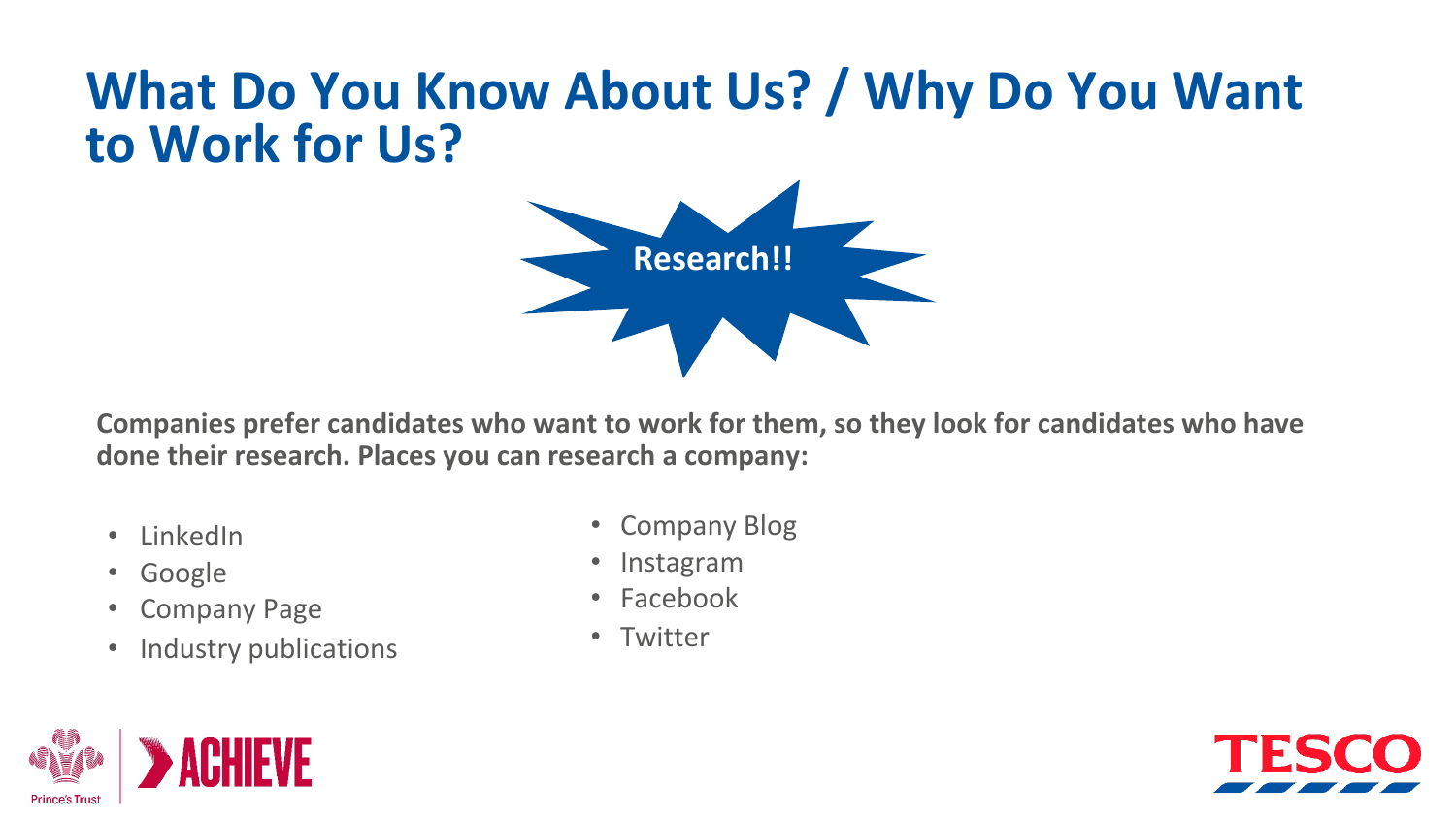### **What are Your Strengths?**

This seems like an easy question – you know what you're good at, right? Try and make sure you pick an example which is relatable to the position you are interviewing for.

**Example:** My greatest strength is my people skills. Part of that comes from my ability to maintain strict levels of confidentiality, I'm a "to go to" person when my classmates & friends need advice or just need someone to listen.

### **What are Your Weaknesses?**

Think of an actual weakness that isn't an essential requirement for the job and explain how you became aware of it and are working on improving upon it. This shows that you are reflective, willing to learn and striving to get better.

**Example:** I feel my weakness is my presenting skills although I'm currently working this. I've recently been practicing in front of the mirror which has really helped. Although I'm not yet ready to present to a large audience, I'm now confident enough to present to a smaller group.



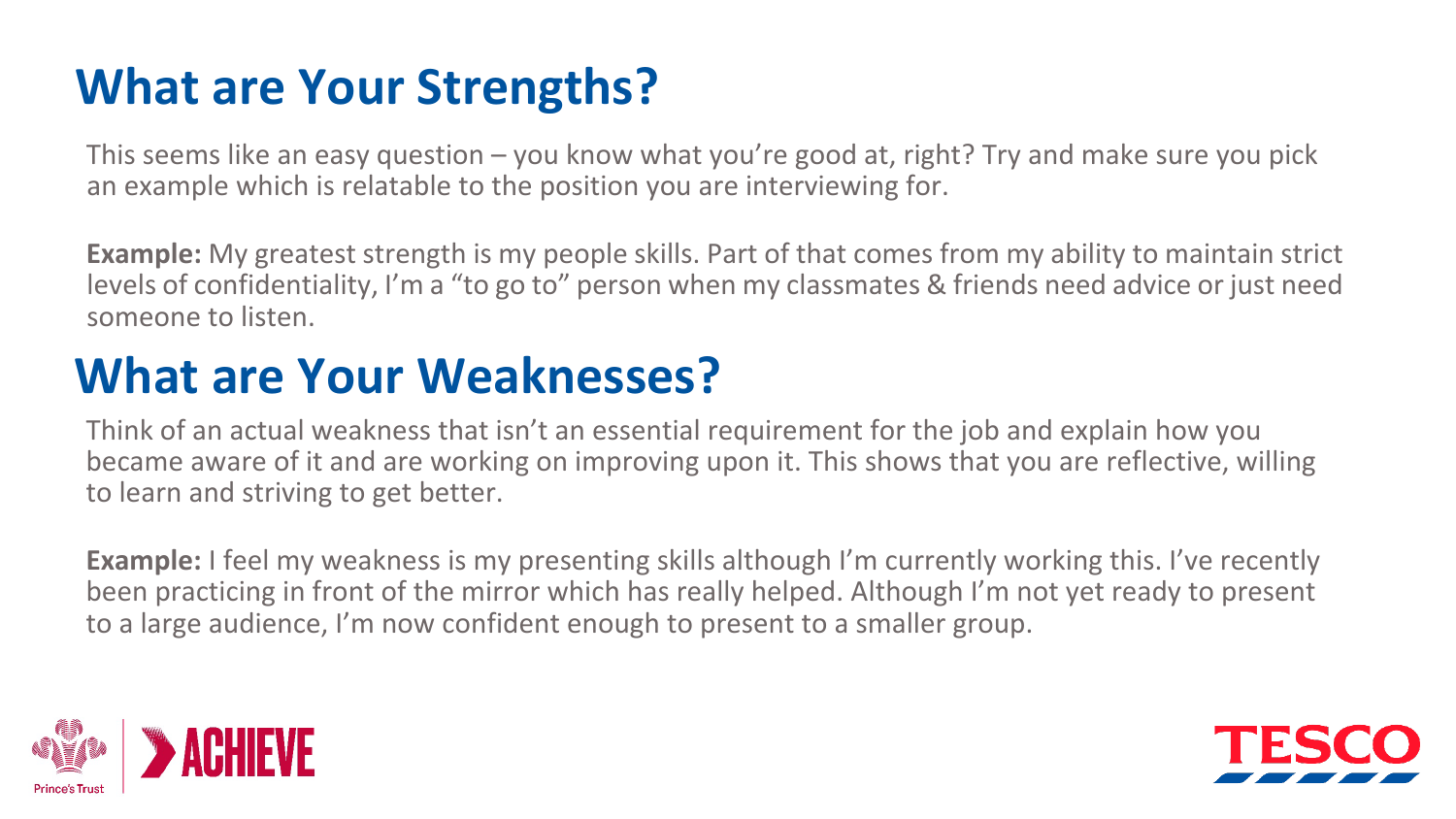### **Curve Ball Questions.**

There are obviously no right answers to questions like these, but this is your chance to be creative and really impress with your honesty / inventiveness depending on the question.

#### **Example:**

#### **Where does your boss think you are now?**

In other words, are you hiring the kind of employee who would openly lie to yourface? This question is a good measure of character and shouldn't be taken lightly.

**Good answer:** 'I booked today as annual leave. I know colleagues who have lied about their whereabouts in the past, but it's not something I'd be comfortable doing'

**Bad answer:** 'At my Nan's funeral'



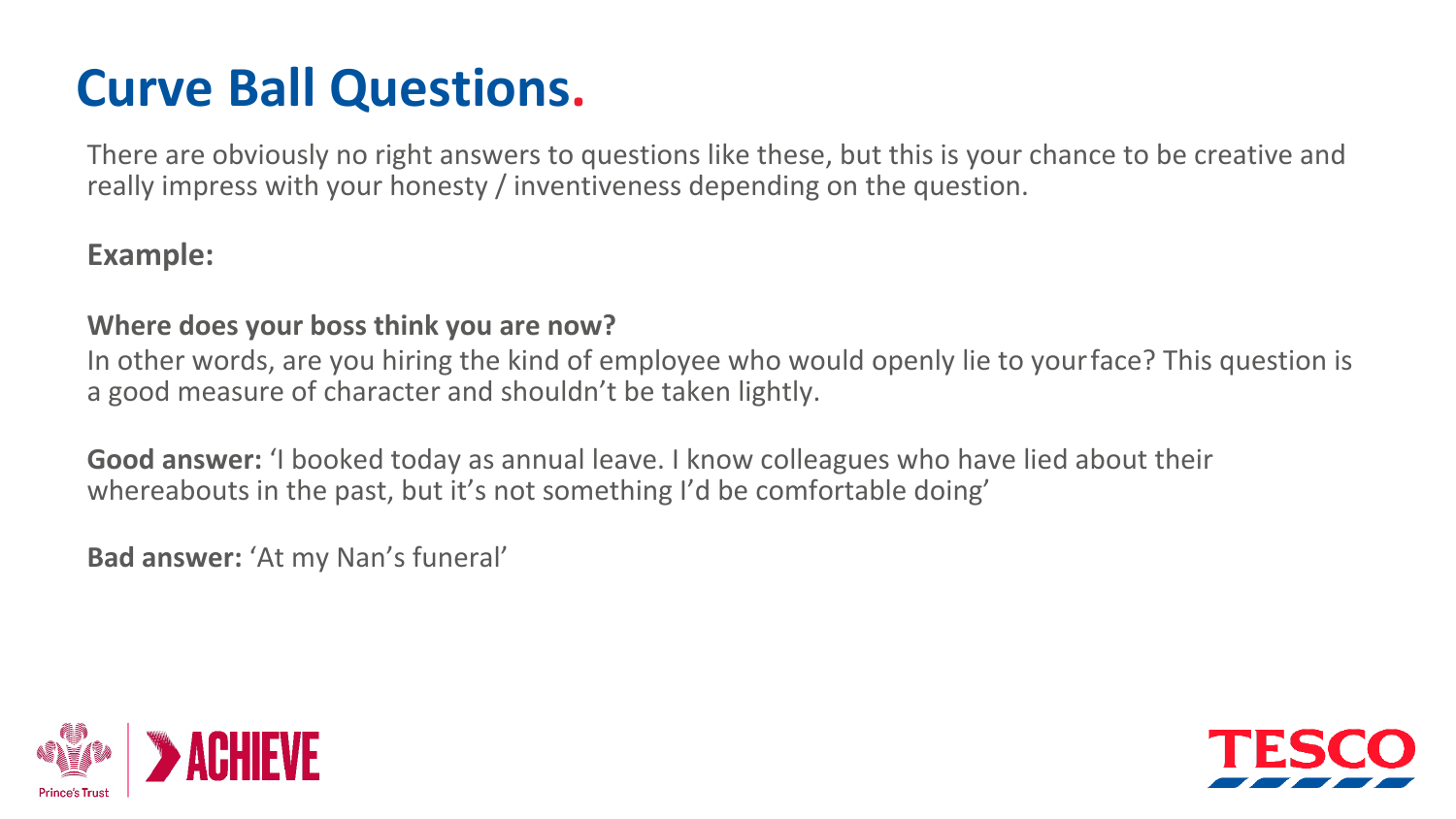

Which animals would you consider good or bad answer and why?

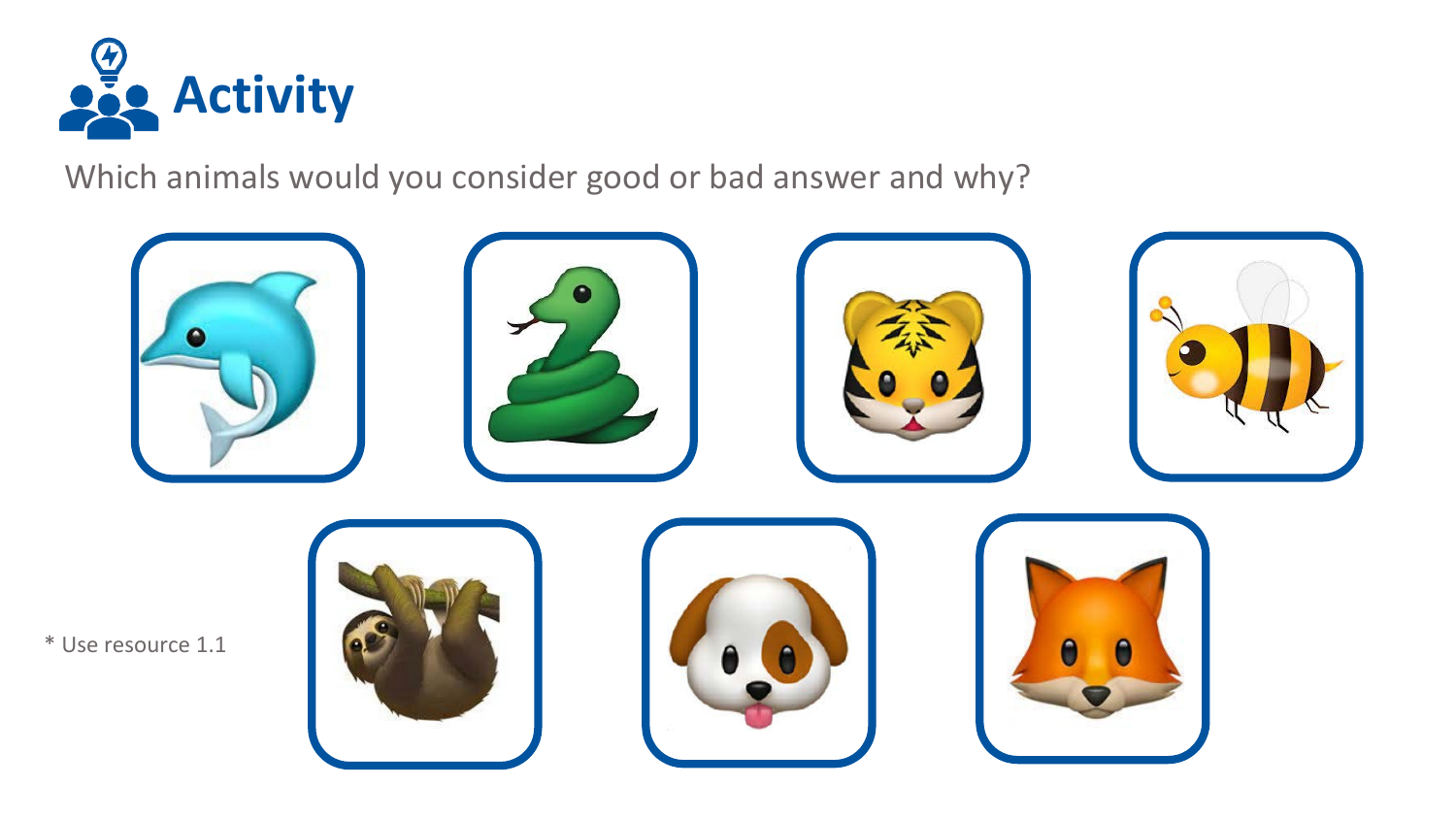## **Curveball Question Activity.**

#### **What animal would you be and why? Possible answers:**

- **Fox**  Clever, but with a hint of dishonesty
- **Tiger**  Intelligent, street smart
- **Elephant**  Leader, unstoppable, great memory
- **Monkey**  Intelligent, nimble
- **Bee**  Hard worker
- **Dolphin**  Very Intelligent, everybody loves dolphins

**Butterfly** – Always in one stage or another of development, waiting for your day to fly

**Dog** – Loyal

**Owl** – Very wise, very good at seeing the big picture, very good at getting what it wants

#### **Generally bad animals, the ones you may want to avoid (at least for this question) include:**

- **Snake**  Sneaky and dishonest
- **Whale**  Bloated
- **Sloth**  Lazy



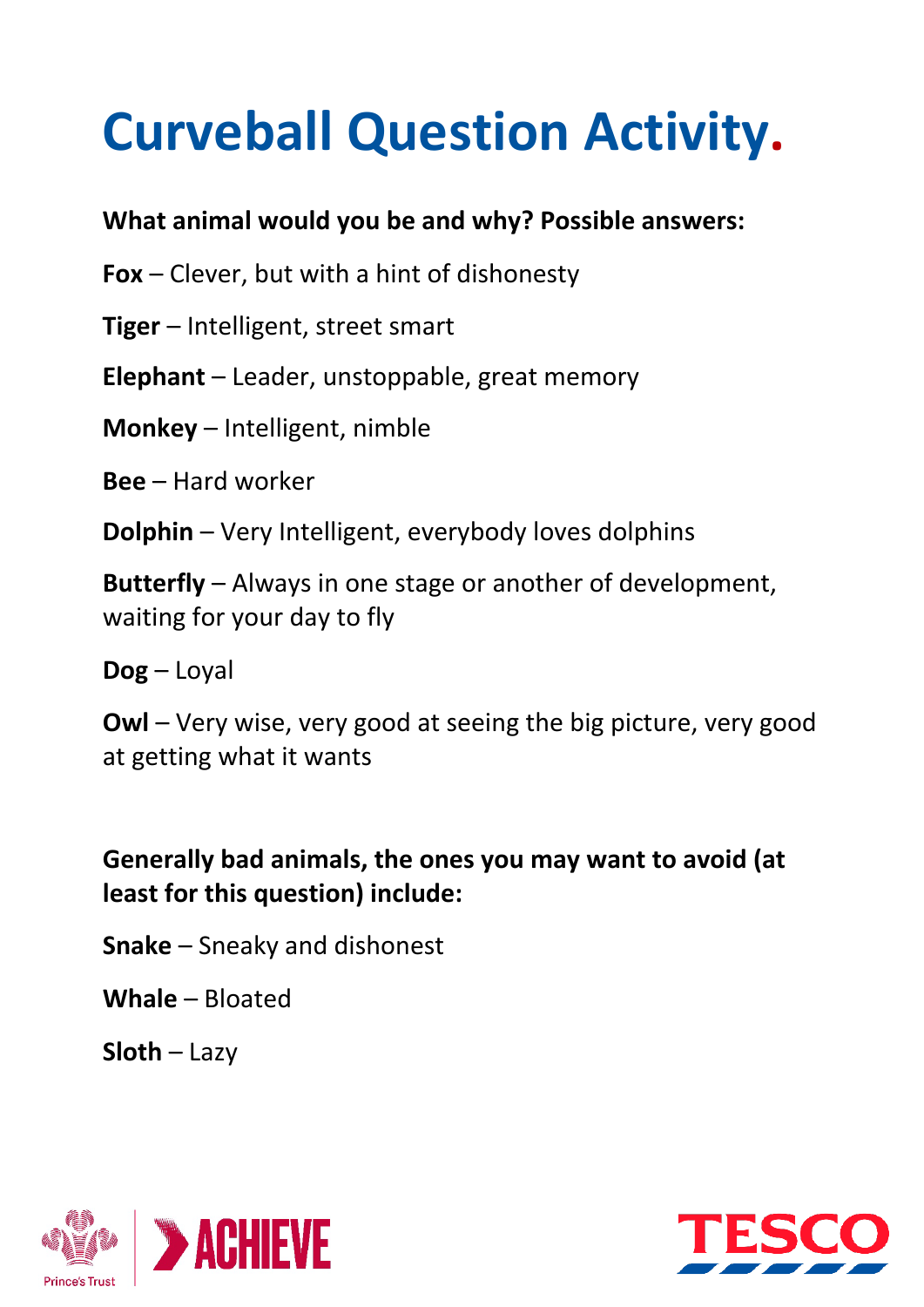### **What is Competency-Based Interview Questioning?**

Competency based questions are interview questions that require candidates to provide real life examples as the basis of their answers. Candidates should explain why they made certain decisions, how they implemented these decisions and why certain outcomes took place.





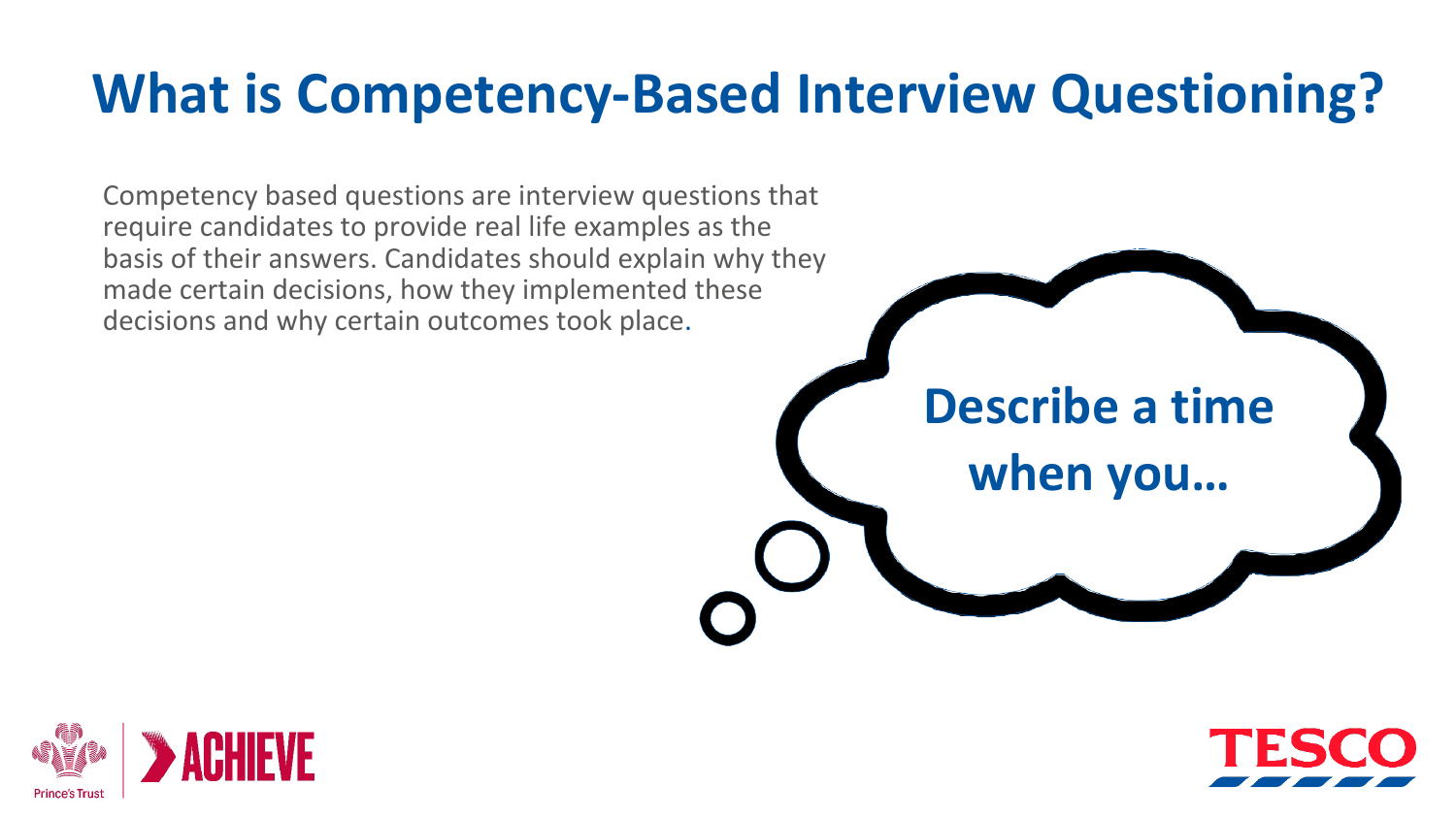### **STAR Technique.**

A simple, structured technique to help you answer interview questions.





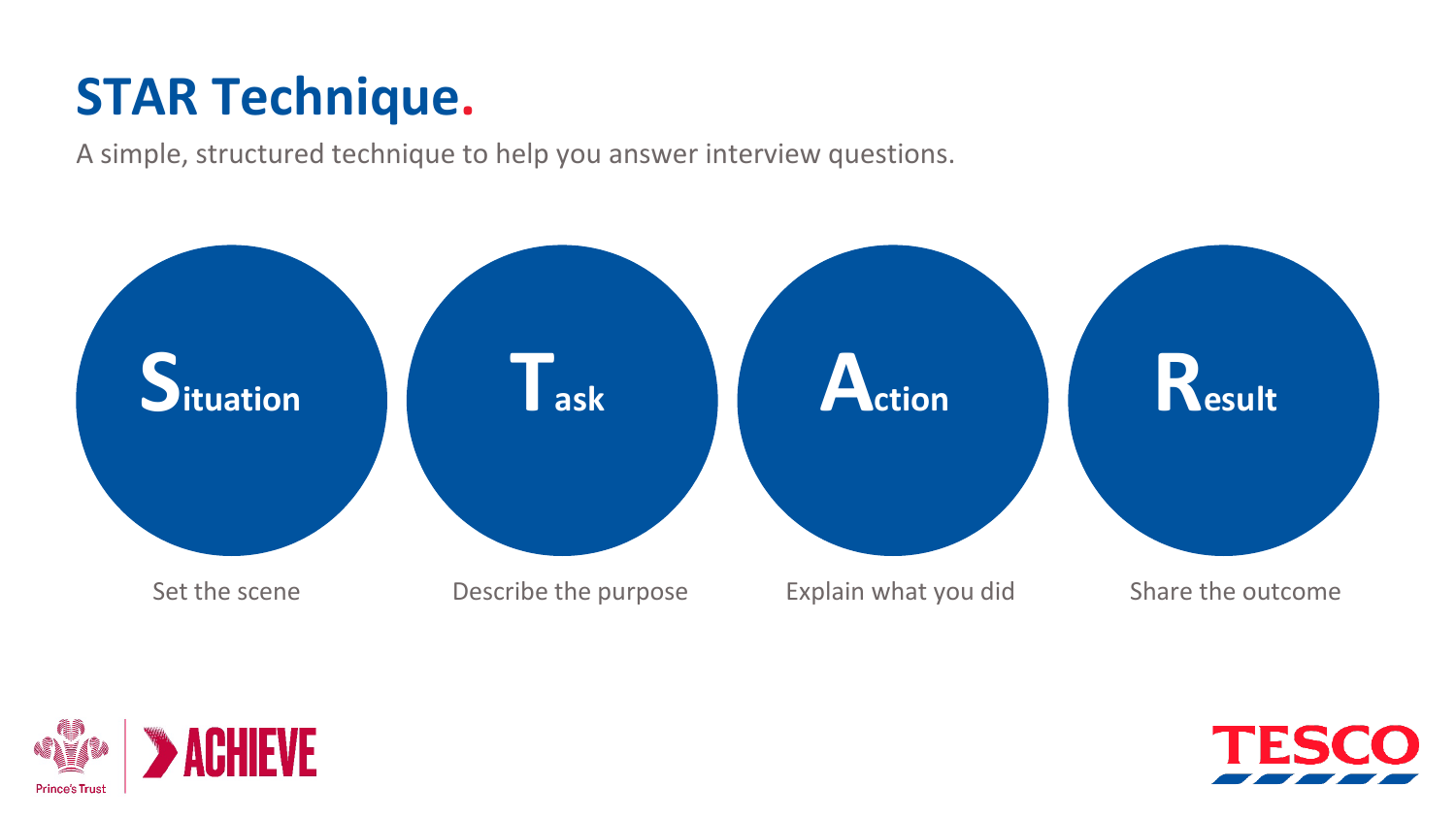### **STAR Technique.**

Example:

#### **Share an example of a time when you faced a difficult problem at work. How did you solve this problem?**

**Situation:** "I was working as a retail manager at a department store during prom season. A customer purchased a dress online and had it delivered to the store. One of my associates accidentally put the dress out on the floor, where another customer immediately purchased it.

**Task:** Find the best solution possible to provide great customer services in the given circumstances.

**Action:** Before calling the customer to let her know about the mistake, I located the same dress at another store location nearby. I ordered it to be pressed and delivered to her home the morning of prom, along with a gift card to thank her for her understanding.

**Result:** The customer was so thankful; she wrote us a five-star review on several review sites."